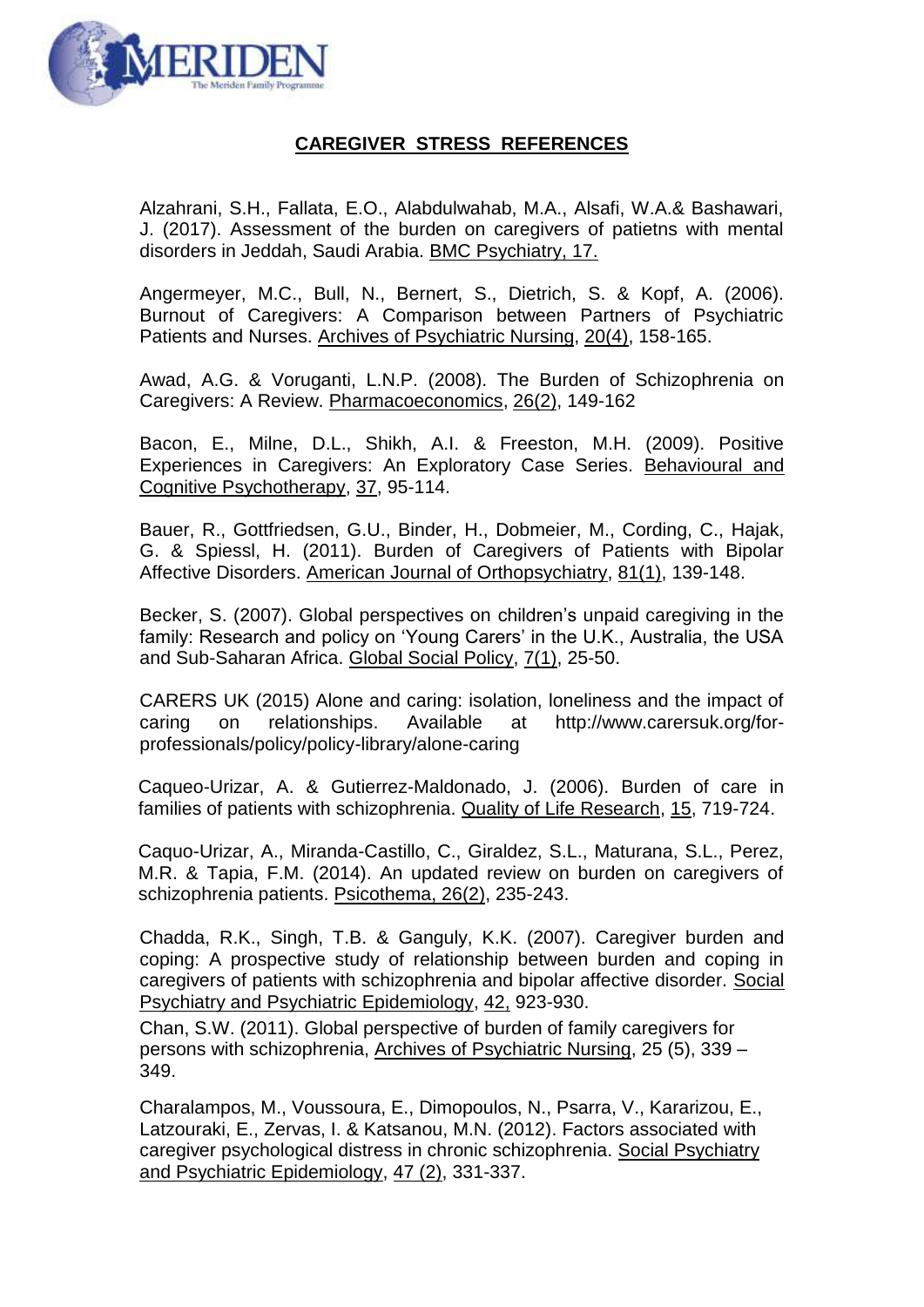Clarke, K. & Couchman, G. (2012). Caregiver causal attributions in youth psychosis. Early intervention in psychiatry, 6 (3), 309-316.

Cleary, M., Freeman, A., Hunt, G.E. & Walter, G. (2005). What patients and carers want to know: an exploration of information and resource needs in adult mental health services. Australian and New Zealand Journal of Psychiatry, 39, 507-513.

Cormac, I. & Tihanyi, P. (2006). Meeting the Mental and Physical Healthcare Needs of Carers. Advances in Psychiatric Treatment, 12, 162-172.

Cotton. S.M., McCann, T.V., Gleeson, J.F., Crisp, K., Murphy, B.P., Lubman, D.I. (2013). Coping strategies in carers of young people with a first episode of psychosis. Schizophrenia Research, 146 (1), 118 – 124.

Craig, T. & Bromet, E.J. (2004). Parents with psychosis. Annals of Clinical Psychiatry, 16, 35-39.

Dalky, H.F., Qandil, A.M., Natour, A.S. & Janet, M.C. (2017). Quality of life, stigma and vurden perception among family caregivers and patients with psychiatric illnesses in Jordan. Community Mental Health Journal, 53(3), 266- 274.

Dyck, D.G., Short, R. & Vitaliano, P. P. (1999). Predictors of Burden and Infectious Illness in Schizophrenia Caregivers. Psychosomatic Medicine, 61, 411-419.

Evenson, E., Rhodes, J. Feigenbaum, J. & Solly A. (2008) The experiences of fathers with psychosis. Journal of Mental Health, 17(6), 629 - 642

Fadden, G., Bebbington, P. & Kuipers, L (1987). The Burden of Care - the impact of functional psychiatric illness on the patients family. British Journal of Psychiatry, 150, 285-292.

Flyckt, L., Lothman, A., Jorgensen, L., Rylander, A., Koernig, T. (2013). Burden of informal care giving to patients with psychoses: A descriptive and methodological study. International Journal of Social Psychiatry, 59 (2), 137 – 146.

Ganguly, K.K., Chadda, R.K. & Singh, T.B. (2010). Caregiver Burden and Coping in Schizophrenia and Bipolar Disorder: A Qualitative Study. American Journal of Psychiatric Rehabilitation. 13(2), 126-142

Gerson, R., Wong, C., Davidson, L., Malaspina, D., McGlashan, T., &Corcoran, C. (2011). Self-reported coping strategies in families of patients in early stages of psychotic disorder: an exploratory study. Early Intervention in Psychiatry, 5(1), 76-80.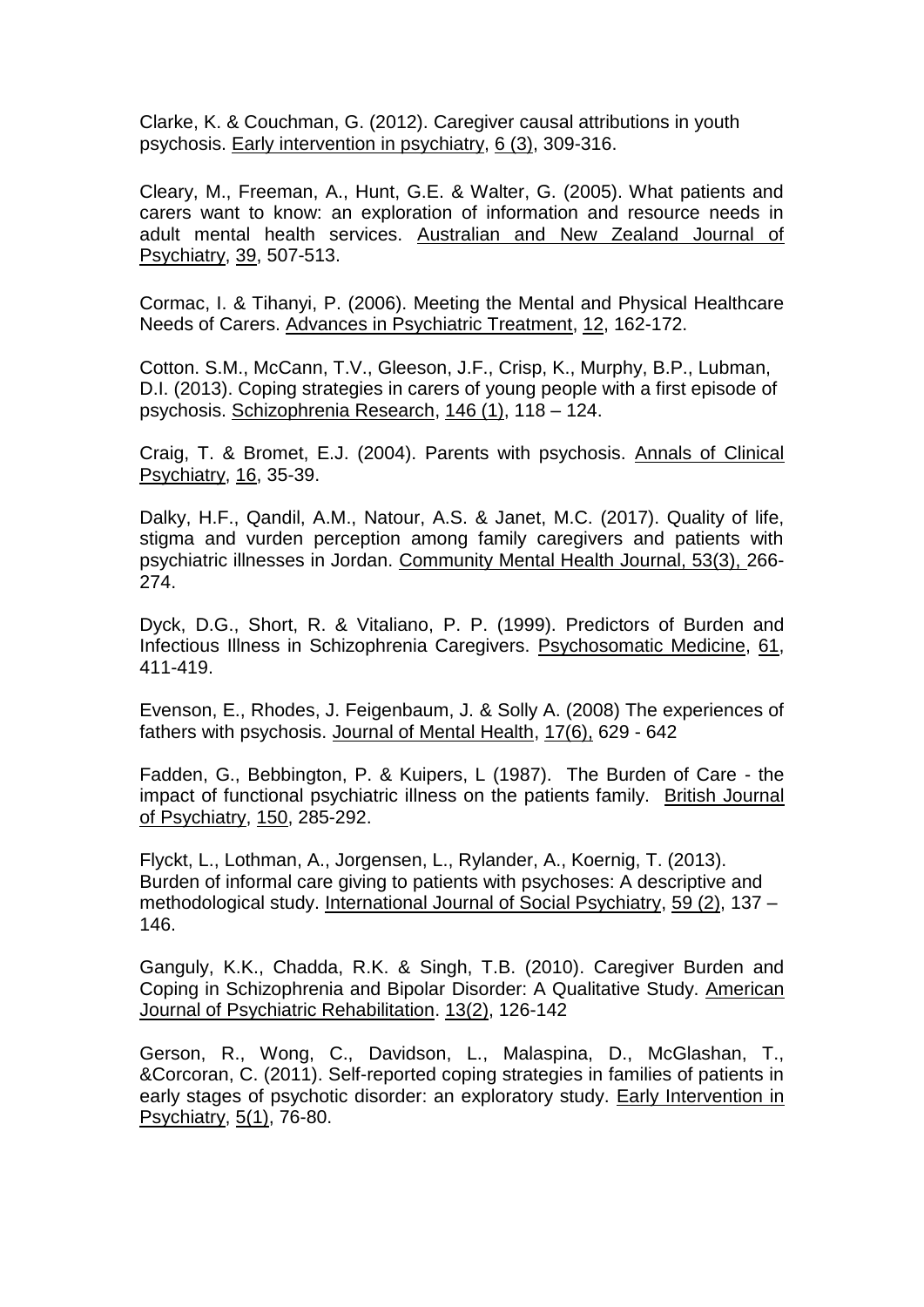Grandón, P., Jenaro, C. & Lemos, S. (2008). Primary caregivers of schizophrenia outpatients: Burden and predictor variables. Psychiatry Research, 158, 335-343.

Hanzawa, S., Tanaka, G., Inadomi, H., Urata, M. & Ohta, Y. (2008). Burden and coping strategies in mothers of patients with schizophrenia in Japan. Psychiatry and Clinical Neurosciences, 62, 256-263.

Hardcastle, M., Kennard, D., Grandison, S. & Fagin, L. (Eds.) (2007) Experiences of Mental Health In-patient Care: Narratives from service users, carers and professionals. London: Routledge.

Hasson-Ohayon, I., Levy, I., Kravetz, S., Vollanski-Narkis, A. & Roe, D. (2011). Insight into mental illness, self-stigma, and the family burden of parents of persons with a severe mental illness. Comprehensive Psychiatry, 52(1), 75-80.

Hastrup, L.H., Van Den Berg, B. & Gyrd-Hasen, D. (2011). Do informal caregivers in mental illness feel more burdened? A comparative study of mental versus somatic illnesses. Journal of Public Health, 39(6), 598-607.

Hsiao, C.Y. & Tsai, Y.F. (2015). Factors of caregiver burden and family functioning among Taiwanese family caregivers living with schizophrenia. Journal of Clinical Nursing, 24(11-12), 1546-1556.

Huang, X-Y., Sun, F-K., Yen, W-J. & Fu, C-M. (2008). The coping experiences of carers who live with someone who has schizophrenia. Journal Clinical Nursing, 17, 817-826.

Kamal, R. (2014). A narrative study of the lived experiences of family caregivers through different stages of mental illness. Dissertation Abstracts International: Section B: The Sciences and Engineering, 75(6).

Karp, D.A. & Tanarugsachock V. (2000). Mental Illness, Caregiving, and Emotion Management. Qualitative Health Research, 10(1), 6-25.

Krupnik, Y. Pilling, S., Killaspy, H. & Dalton, J. (2005). A study of family contact with clients and staff of community mental health teams. Psychiatric Bulletin, 29, 174-176.

Kuipers, E., Onwumere, J. & Bebbington, P. (2010). Cognitive model of caregiving in psychosis. The British Journal of Psychiatry, 196, 259-265.

Lai, A. (2008). First person account of schizophrenia: A carer's perspective. Hong Kong Journal of Psychiatry, 18(1), 41-2.

Lloyd, H., Singh, P., Merritt, R., Shetty, A., Singh, S & Burns, T. (2011). Sources of parental burden in a UK sample of first – generation North Indian Punjabi Sikhs and their white British counterparts, International journal of Social Psychiatry, 59 (2).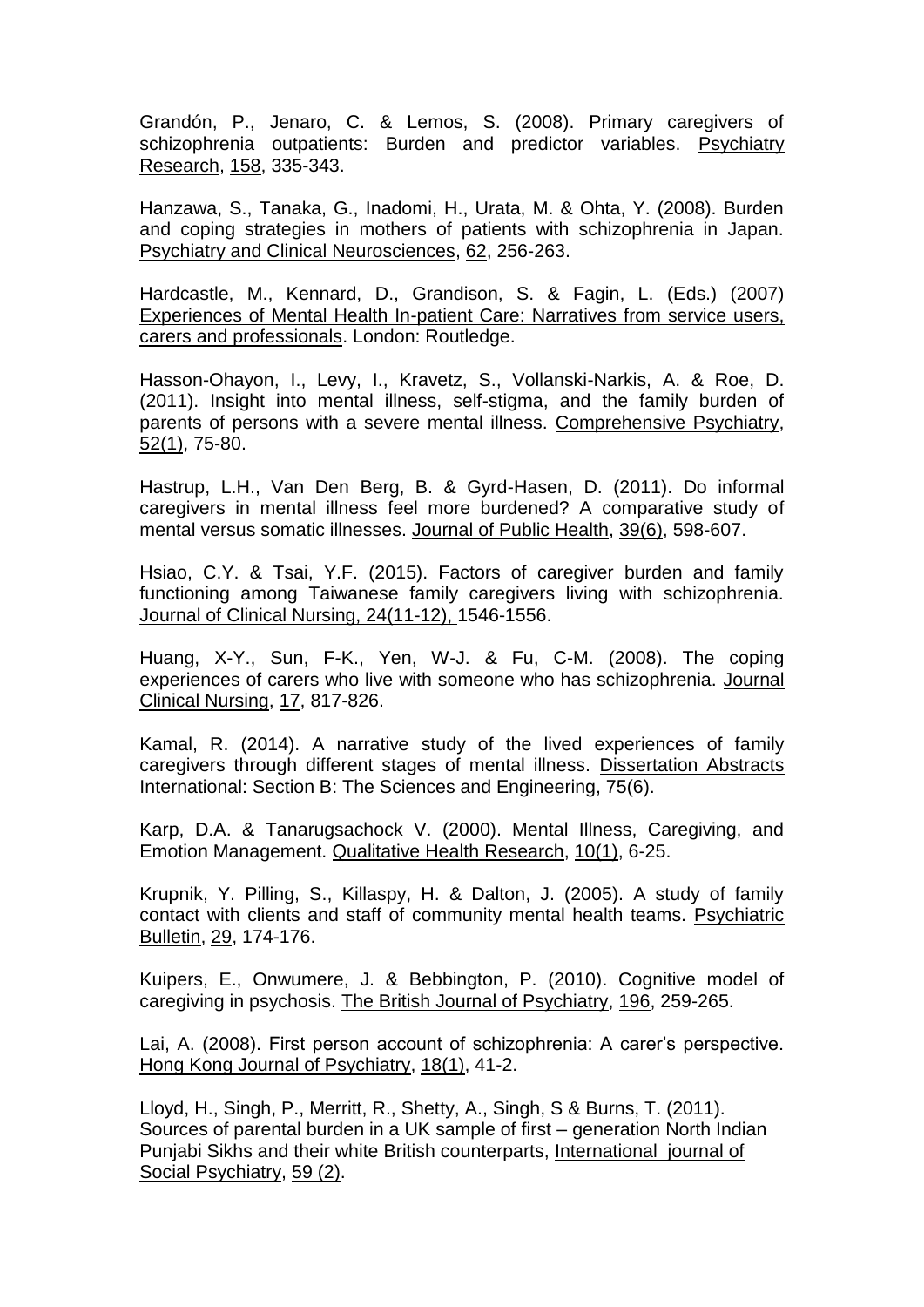Lowyck, B., De Hert, M., Peeters, E., Gilis, P. & Peuskens, J. (2001). Can we identify the factors influencing the burden on family members of patients with schizophrenia? International Journal of Psychiatry in Clinical Practice, 5, 89-96.

Magliano, L., Fadden, G., Economou, M., Held, T., Xavier, M. et al. (2000). Family burden and coping strategies in schizophrenia: 1-year follow-up data from the BIOMED 1 study. Social Psychiatry and Psychiatric Epidemiology, 35, 109-115.

Magliano, L., Fadden, G., Economou, M., Xavier, M., Held, T. et al. (1998). Social and clinical factors influencing the choice of coping strategies in relatives of patients with schizophrenia: results of the BIOMED 1 study. Social Psychiatry and Psychiatric Epidemiology, 33, 413-419.

Magliano, L., Fadden, G., Fiorillo, A., Malangone, C., Sorrentino, D., Robinson, A. & Maj, M. (1999). Family burden and coping strategies in schizophrenia: are key relatives really different to other relatives? Acta Psychiatrica Scandinavica, 99, 10-15.

Magliano, L., Fadden, G., Madianos, M., Caldas de Almeida, J-M., Held, T., Guarneri, M., Marasco, C., Tosini, P. & Maj, M. (1998). Burden on the families of patients with schizophrenia: results of the BIOMED 1 study. Social Psychiatry and Psychiatric Epidemiology, 33,405-412.

Martin, J., Padierna, A., Aguirre, U., Gonzalez, N., Munoz, P. & Quintana, J.M. (2013). Predictors of quality of life and caregiver burden among maternal and paternal caregivers of patients with eating disorders. Psychiatry Research, 210(3), 1107-1115.

McCann, T.V., Lubman, D.I. & Clark, E. (2011). First-time primary caregivers' experience of caring for young adults with first-episode psychosis. Schizophrenia Bulletin, 37(2), 381-388

Mohr, W.K., Lafuze, J.E. & Mohr B.D. (2000). Opening Caregiver Minds: National Alliance for the Mentally Ill's (NAMI) Provider Education Program. Archives of Psychiatric Nursing, 14(5), 235-243

Mohamad, S.M., Subhi, N., Jusoff, K., Wan Azreena, W.J., Chong, S.T., Fauziah, I., Lukman, Z.M., Sarnon, N., Nen, S., Hoesni, S.M. & Alavi, K. (2011). Psychological outcomes of family caregivers of mental illness patients. World Applied Sciences Journal, 12 (Special Issue of Social and Psychological Sciences for Human Development) , 1-6.

Moller-Leimkuhler, A.M. & Wiesheu, A. (2012). Caregiver burden in chronic mental illness: the role of patient and caregiver characteristics, European Archives of Psychiatry & Clinical Neuroscience, 262:157–166.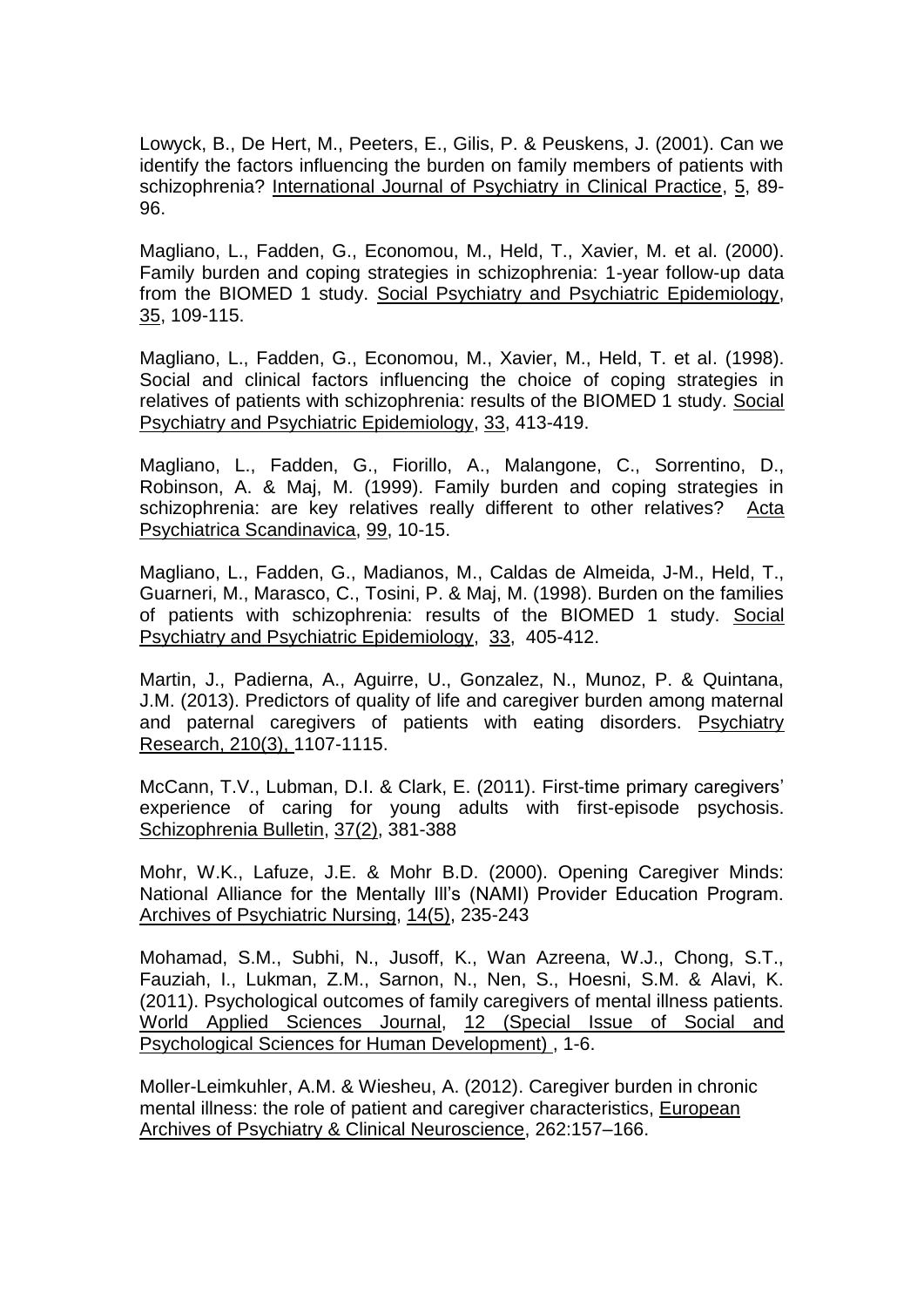Moniz-Cook, E., Elston, C., Gardiner, E., Agar, S., Silver, M., Win, T. & Wang, M. (2008). Can training community mental health nurses to support family carers reduce behavioural problems in dementia? An exploratory pragmatic randomised controlled trial. International Journal of Geriatric Psychiatry, 23(2), 185-191.

Onwumere, J., Smith, B. & Kuipers, E. (2010) Families and Psychosis, in Principles of Social Psychiatry, Second Edition (eds C. Morgan and D. Bhugra), John Wiley & Sons, Ltd, Chichester, UK.

Palmer, B.W., Heaton, S.C. & Jeste, D.V. (1999). Older patients with schizophrenia: Challenges in the coming decades. Psychiatric Services, 50, 1178-1183.

Parabiaghi, A., Lasalvia, A., Bonetto, C., Cristofalo, D., Marrella, G., Tansella, M. & Ruggeri, M. (2007). Predictors of changes in caregiving burden in people with schizophrenia: a 3-year follow-up study in a community mental health service. Acta Psychiatrica Scandinavica, 116(437), 66-76.

Pearson, V. (2008). Who cares for the caregivers? Families and schizophrenia in Hong Kong. Hong Kong Journal of Psychiatry, 18(1), 3-5.

Perlick, D.A., Rosenheck, R.A., Kaczynski, R., Swartz, M.S., Canive, J.M. & Lieberman, J.A. (2006). Components and correlates of family burden in schizophrenia. Psychiatric Services, 57, 1117-1125.

Provencher H.L. & Mueser K.T. (1997). Positive and negative symptom behaviors and caregiver burden in the relatives of persons with schizophrenia. Schizophrenia Research, 26, 71-80.

Reed, S. (2008). First-episode psychosis: A literature review. International Journal of Mental Health Nursing, 17, 85-91.

Reinares, M., Vieta, E., Colom, F., Martínez-Arán, A., Torrent, C., Comes, M., Goikolea, J.M., Benabarre, A., Daban, C. & Sánchez-Moreno (2006). What really matters to bipolar patients' caregivers: sources of family burden. Journal of Affective Disorders, 94, 157-163.

Rodrigo, C., Fernando, T., Rajapakse, S., De Silva, V. & Hanwella, R. (2013). Caregiver strain and symptoms of depression among principal caregivers of patients with schizophrenia and bipolar affective disorder in Sri Lanka, International Journal of Mental Health Systems, 7 (2).

Roick, C., Heider, D., Bebbington, P.E., Angermeyer, M.C., Azorin, J.-M., Brugha, T.S., Kilian, R., Johnson, S., Toumi, M. & Kornfeld, A. (2007). Burden on caregivers of people with schizophrenia: comparison between Germany and Britain. British Journal of Psychiatry, 190, 333-338.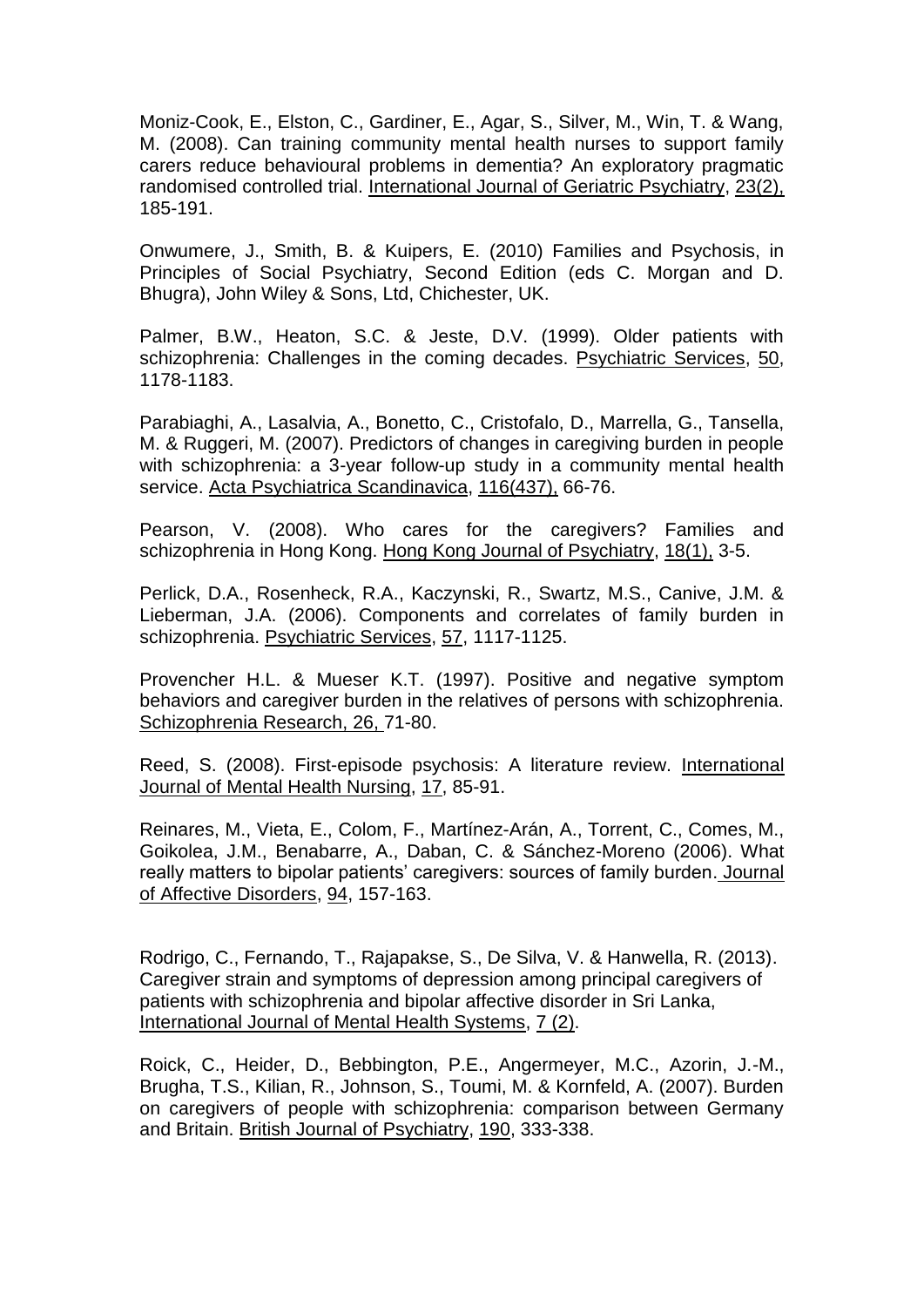Rose, L.E., Mallinson, K. & Gerson, L.D. (2006). Mastery, burden and areas of concern among family caregivers of mentally ill persons. Archives of Psychiatric Nursing, 20, 41-51.

Schulze, B. & Rossler, W. (2005). Caregiver burden in mental illness: review of measurement, findings and interventions in 2004-2005. Current Opinion in Psychiatry, 18(6), 684-691.

Sefasi, A., Crumlish, N., Samalani, P., Kinsella, A., O'Callaghan, E. & Chilale, H. (2008). A little knowledge: Caregiver burden in schizophrenia in Malawi. Social Psychiatry and Psychiatric Epidemiology, 43, 160-164.

Senaratne, R., Van Ameringen, M., Mancini, C. & Patterson, B. (2010). The Burden of Anxiety Disorders on the Family. Journal of Nervous & Mental Disease, 198(12), 876-880.

Settineri, S., Rizzo, A., Liotta, M. & Mento, C. (2014). Caregiver's burden and quality of life: Caring for physical and mental illness. International Journal of Psychological Research, 7(1), 30-39.

Sin, J. & Moone, N. (2008). Siblings of Individuals with First-Episode Psychosis: Understanding Their Experiences and Needs. Journal of Psychosocial Nursing, 46(6), 33-40.

Suro, G., Weisman de Mamani, A.G. (2013). Burden, interdependence, ethnicity, and mental health in caregivers of patients with schizophrenia, Family Process, 52(2), 299 – 311.

Tanriverdi, D. & Ekinci, M. (2012). The effect psychoeducation intervention has on the caregiving burden of caregivers for schizophrenic patients in Turkey. International Journal of Nursing Practice, 18(3), 281 – 288.

Yesufu-Udechuku, A.,Harrison, B., Mayo-Wilson, E., Young, N., Woodhams, P., Shiers, D., Kuipers, E. & Kendall, T. (2015). Interventions to improve the experience of caring for people with severe mental illness: systematic review and meta-analysis. The British Journal of Psychiatry, 206(4), 268-274.

Vialiano, P.P., & Katon, W.J. (2006). Effects of Stress on Family Caregivers: Recognition and and Management. [http://www.psychiatrictimes.com/display/article/10168/51416http://www.psychi](http://www.psychiatrictimes.com/display/article/10168/51416http:/www.psychiatrictimes.com/display/article/10168/51416) [atrictimes.com/display/article/10168/51416](http://www.psychiatrictimes.com/display/article/10168/51416http:/www.psychiatrictimes.com/display/article/10168/51416)

Wancata, J., Krautgartner, M., Berner, J., Scumaci, S., Freidl, M., Alexandrowicz, R. & Rittmannsberger, H. (2006). The "Carers' needs assessment for Schizophrenia": An instrument to assess the needs of relatives caring for schizophrenia patients. Social Psychiatry and Psychiatric Epidemiology, 41, 221-229.